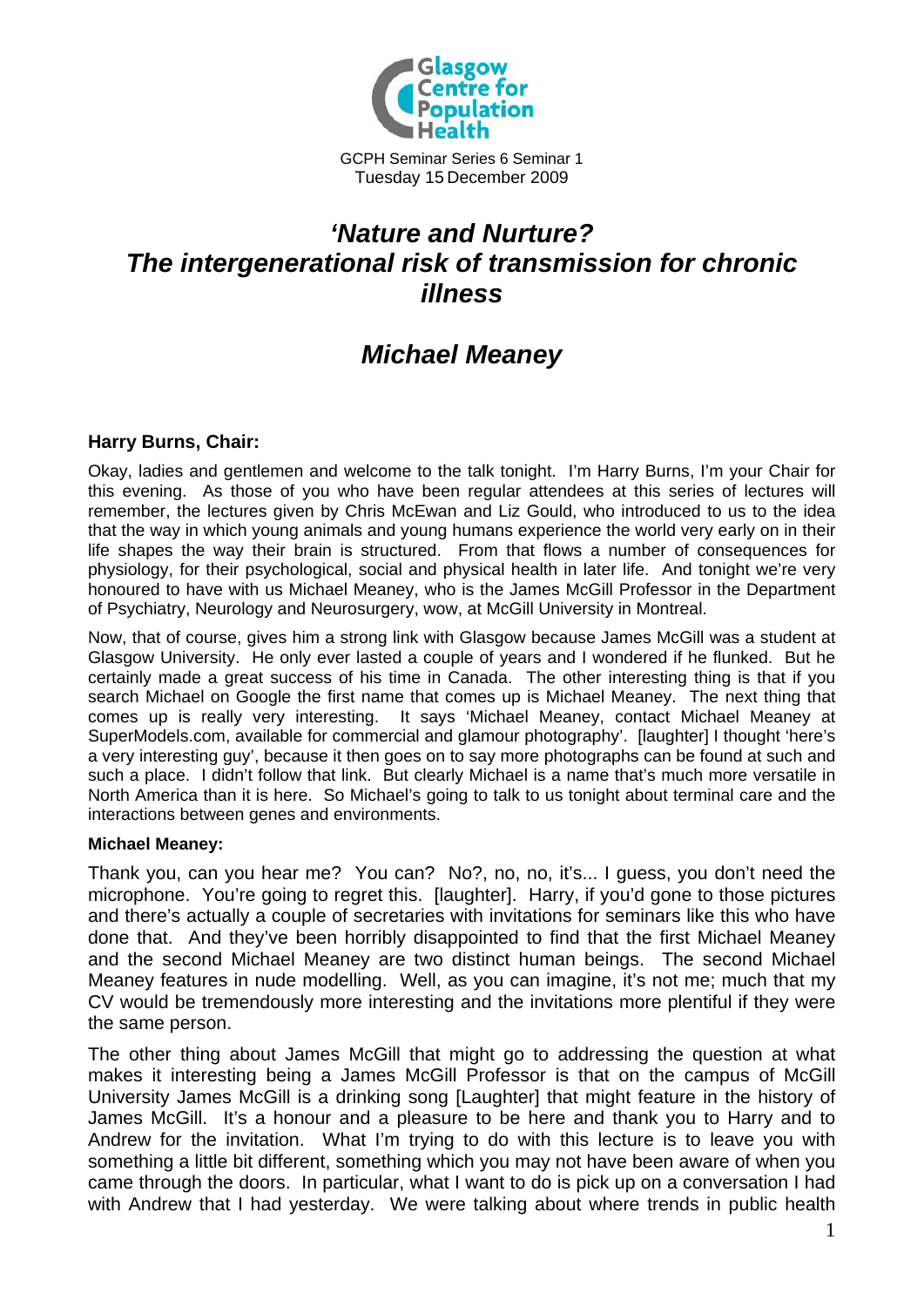have gone and how people understand and interpret not only secondary knowledge but themselves and that was of course the old nature/nurture debate.

The nature/nurture conflict had two manifestations. I think one of the manifestations was the issue of hereditary parental inheritance. Probably the oldest manifestation is for this to simply be used in some way to justify the passage of resources from one generation to another independent of the individuals who are actually on the other end of the inheritance. And so we spoke about birthrights and we basically justified that in some way through inheritance we came to an understanding of the gene as being a biological rationale. What is interesting in the history of our chemistry was that we had to find the gene long before we ever discovered DNA. Which is very interesting because what it means today is that many of us walk around with an understanding of what a gene is that has actually no relationship to our real life. Instead, our notion of what genes are and what they do are informed by the pre-conceived issues. And the nature/nurture conflict in fact embodies that. Because what people do is they speak about genes and environment in some ways as if they were two independent forces that could in fact, biologically, realistically operate independent of each other. And that we could then think of the construction of the individuals on our planet as being to some extent influenced by this force and to some extent influenced by that force and that whole notion has been reinforced by some of the unfortunate research trends where people say, 'your ability to lightly brown chicken on a barbecue is 13% environment and 80% **……**'.

Those notions, as I say, are interesting because they live and breathe with our science and our culture without really any reference to what genes are. Now the second way we can think about gene environment to actions of course is that we can also try to disassociate biological forces and whatever you might mean by that, from the social forces. And so, for example, I know one of the questions that people speak about here in Glasgow and which Harry and Andrew and I spoke about of course is the influence of poverty. Here, for example, there was a great resistance to think that biology could have any reference whatsoever in this debate because clearly we were talking about forces and influences that were social and economic. So when Andrew and I were trying to hold that conversation we were trying to understand what has transpired with that discussion. How have we managed in any way to move beyond those rather stultifying versions of defining who we are?

And what we came to and I think Andrew put his finger on it when he said that the groups of researchers that he leads in concepts are people who take the psychosocial biological approach. And clearly this is implying that there's some integration that's occurring here between the social understanding of the world and the biological understanding of the world. And that's what I want to try and underscore tonight. I want to try to suggest that in fact I want to believe the more people understand about genes and how they operate the better able you are to appreciate how critical their environmental influences are in the understanding of biology.

What I want to start us off with is really just some basic principle, a basic principle about health. When we think about development the best word in understanding the world I'm telling you about is that of adaptation. Understanding biology, everything component when we're talking about the development of the muscle cell, fat cell, or the main cell, think of it as a process of adaptation. It is a manifestation of our gene pool. Our genes are being activated by environmental signals and the dialogue between those events is actually adapted to nature and determining the outcomes. So muscle cells develop in relation to nutrient supply. That if you experience between premium cell development and poor cell development; as do bone cells, as do fat cells and brain cells of course adapt to a far more diverse array of events. In part, we can characterise these events as being economic. They're economic in the sense that they require access to nutrients, they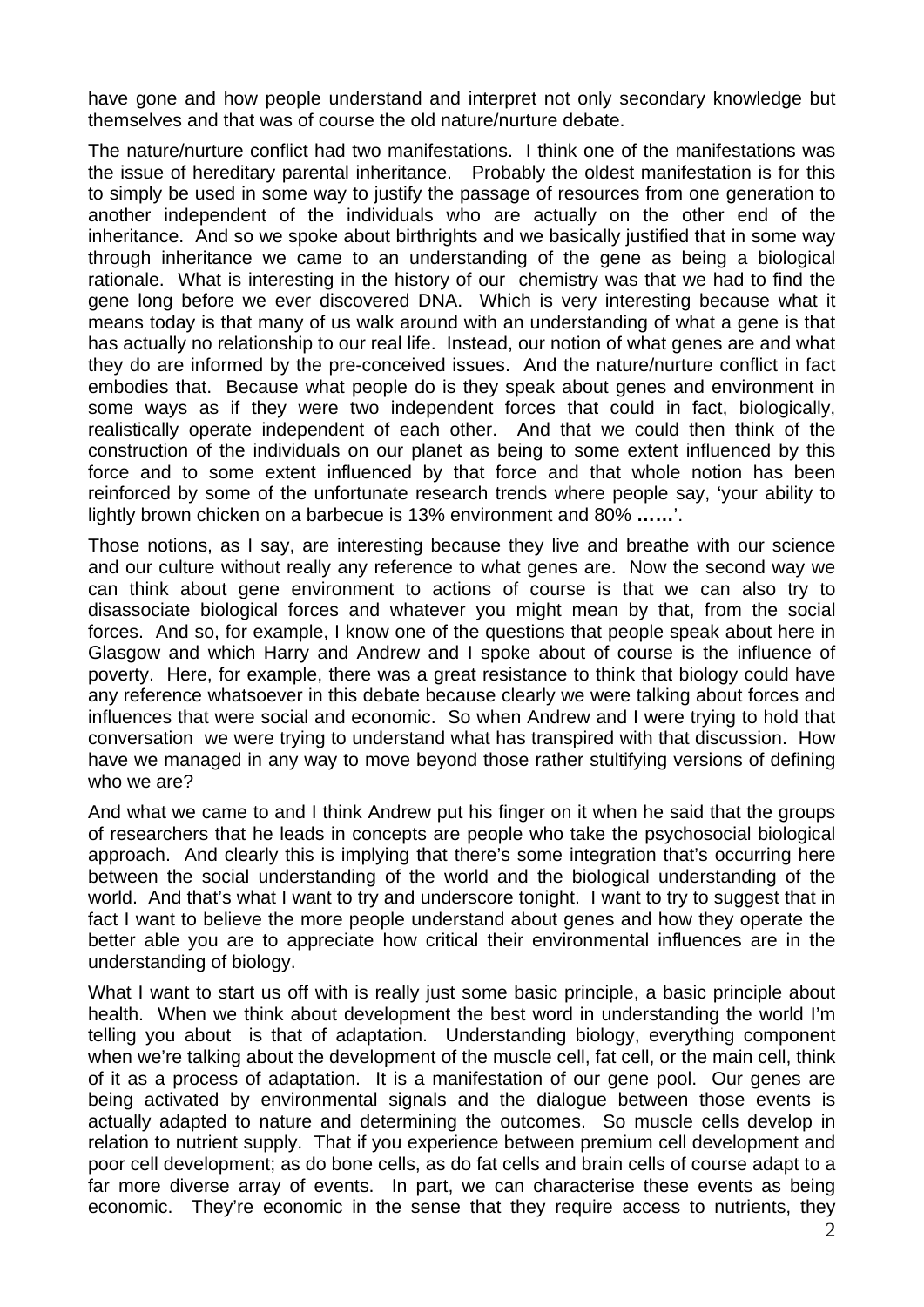require shelter and safety and security from infections. They are economic and that is more or less just as true for a developing planet as it is for a human being.

And they are social, in every organism on this planet there is at least a maternal influence. And that influence is going to obviously being manifesting in very different ways depending on the species that we study. But nevertheless we can always think of adaptation as a pretty instant part to a social event, to a parental influence in some way. Now we can take that very simple axiom o of biology and see if living and breathing within many of the studies that are emerging from social genealogy. We know, for example, that the chances of us developing any of these particular chronic diseases is statistically associated or predicated by the quality of our life. And so we know that individuals who undergo trauma in the form of physical or sexual abuse, emotional neglect, partially inconsistent discipline, each of these individuals is more likely to develop these forms of chronic illness.

Yet intuitively, of course, you're going to think well that makes sense when we think in terms of psycho pathology. The interesting thing to consider is it's no less true if you're talking about diabetes, heart disease or in fact obesity. Indeed for those who thumb through the pages of journals on medical studies the odds ratio where this might be greatest is obesity. So our health is shaped, at least it would seem, in part by the social forces that define our environment. And a question we can ask then is how does this happen? How could the quality of early family life influence the developing organism so as to bias them either in favour of these particular diseases or a better quality of life? And one of the emerging hypotheses is the following. This hypothesis, which is very much a work in progress at this stage suggests that one hypothesis is that early in life the quality of the family environment influences the nature of individual differences in the way that our brain and endocrine systems respond to stress. And that these individual differences in defensive responses, if you will, in turn predict individual differences in obesity scores.

Now this model is based in part from studies of years of clinical medicine and physiology, which have suggested that the hormones our body produces during periods of stress can actively promote each of these particular diseases. What is also emergent in human studies, as well as the studies with non human species is evidence that, in fact, these forms of early stress shape these individual differences in stress reactivity. The likelihood of our body activating these stress responses in relation to our physical health in everyday life. And it's this part of the hypothesis that I really want to focus on in the course of tonight's lecture.

But let's take this model one step further because I think if you take it logically and pursue this there's a real way we can fit this model into many other discussions that are primary to those individuals who responded. And that is, of course, that when we look at this particular relationship we understand right away that knowing that neither these forms of chronic illness nor these forms of early family dysfunction are randomly occurring across the population. They are both more likely to occur in individuals who have grown up in conditions of poverty. And it is not at all hard to imagine how the distress of poverty problematises the health and wellbeing of parents so as to encourage this form of interaction between parents and children and thus to initiate this particular cascade. Now that, as I said, is very much a working hypothesis. I'm going to show you some evidence in favour of this in the following slides. One of the things I really like about this particular model is that it provides a bridge between individuals who look at the social determinants of health and those who study its biological underpinnings because both can be found encompassed within this particular working model.

Okay, the other thing that has emerged in the course, I'd say, about the 1990s and then more recently in more intensive studies is the idea that in fact we can indeed understand the affects of poverty with respect to many of these particular elements, by appealing to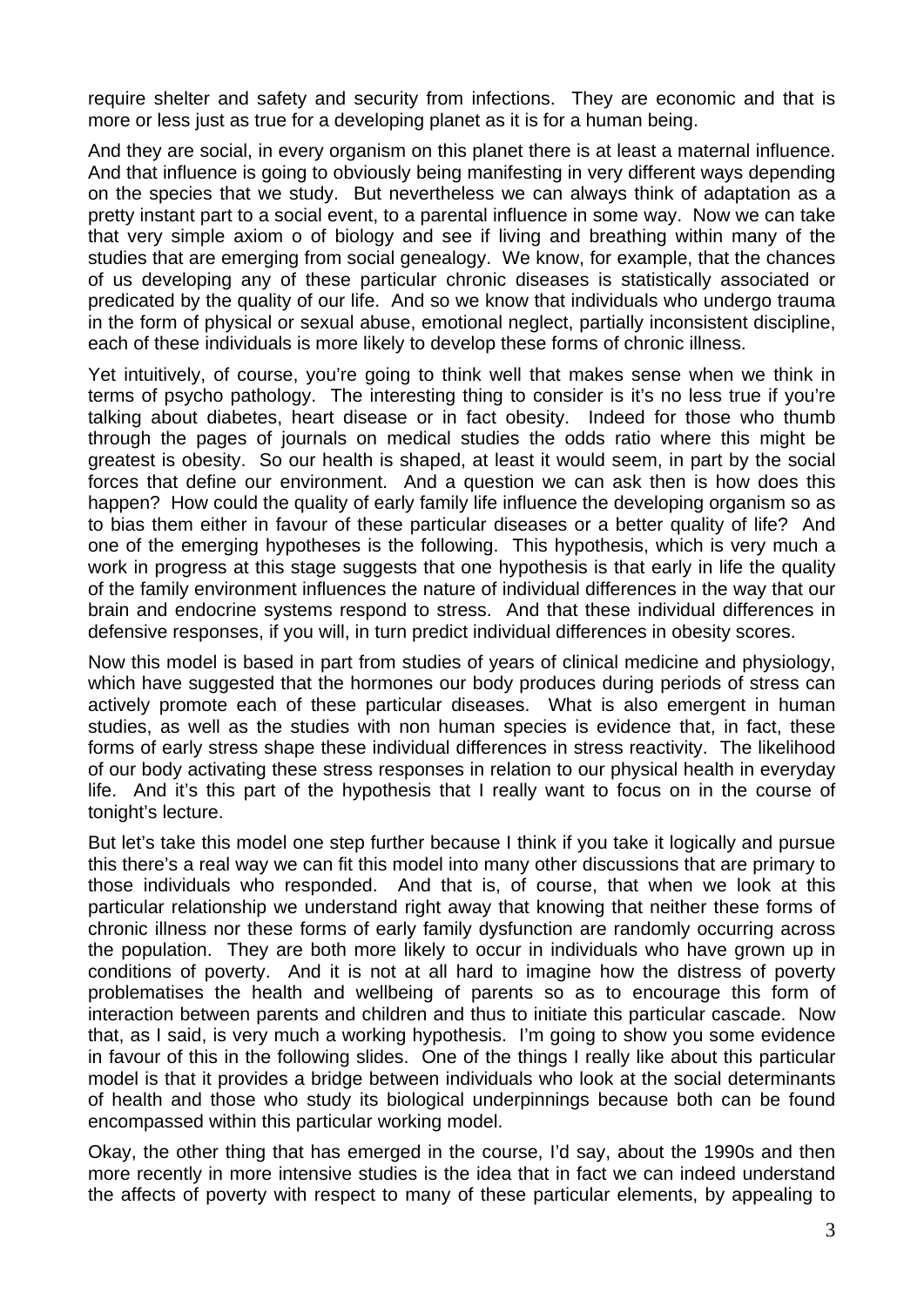the idea that the effects of poverty are mediated through the functioning of the family. And this has come from studies where people …..**[**and others, who have suggested family mediation. And I'll just show you one example of a slightly more recent study that I think clearly shows this. This is a study by …..published a few years ago in …… which they used statistical modelling to understand the link between poverty and child behavioural problems. And what they found out in their modelling was that in fact the relationship between poverty and childhood behaviour was mediated not only by individual differences in parent-offspring interaction but more proximally by the level of emotional distress suffered by the mother. And, in fact, at that stage in time our reviewer published a report showing that the cortisol, a stress hormone in children was actually predicted by exactly the same model. That essentially what is prevalent is that the distress of poverty works through the emotional and mental health of the parent to influence parenting, which in turn then describes the effects in the behaviour of the child with behavioural problems.

If you start looking at other dimensions of child development you see some interesting features here. In fact the relationship between poverty and child cognitive development was not described necessarily so strongly by differences in parent/offspring interaction. Rather it was described by a difference in the quality of the home environment; the degree to which the home environment provided cognitive stimulation for the child. But in any case, in essence what we're talking about are a raft of studies that suggest that environmental adversity imposed on home environment leads to changes in parenting as well as in the quality of resources within the home and that these factors in turn lead to changes in child development.

Now none of this I suspect is a surprise to any of you, right? The interesting feature to all of this is that we can take exactly the same theme and find it living and breathing within the literature of evolutionary biology. And this is not a literature in which people are studying on the development of human children. It is the literature in which they are studying the development of insects, reptiles and simpler organisms. And the model that emerges here is one that speaks to a phenomenon known as 'maternal effects' or 'parental effects'. This model, which describes patterns across an enormous range of species, suggests that the quality of the prevailing environment in terms of nutrient supply, levels of affection and predation, that all of those signals alter the level of parental investment in the young. That's true of insects, that's true of reptiles and that's even true of plants. This level of parental investment then signals the developing offspring and shapes these developmental elements. Again the interesting thing here is that's the same model we're talking about and discussing. In other words, when we actually appeal to these type of mediation models, we're not suggesting something that's esoterically unique to human psychology, we're talking about something that's a common principle across all forms of development on the planet. It is, if you will, a biological reality.

Now in each case what we're talking about in studies that describe this work is how exposure of the parental offspring to some form of adversity and in the examples I'm going to show you this is risk of predation. This somehow alters parent/offspring interactions in ways we don't fully understand that programmes individual differences and defensive responses. Let me give you the first example. These are skinks, small reptiles, very common in Australia and also very popular amongst the local snake population as a source of food so the rattle snakes prey heavily on these skinks. The skeets that are the most frequently preyed upon are those that are physically small, have shorter tails which are easily ingested and are less reactive to the cues of the presence of snakes so they're not as quick to run away and evade the snake. That's the profile, if you will, of the skeet that's most likely to meet its demise by way of predation. The interesting thing is, if you take the mother skeet and you simply expose her to the scent of a predatory snake then the offspring are larger, have longer tails and behaviourally are more likely to evade and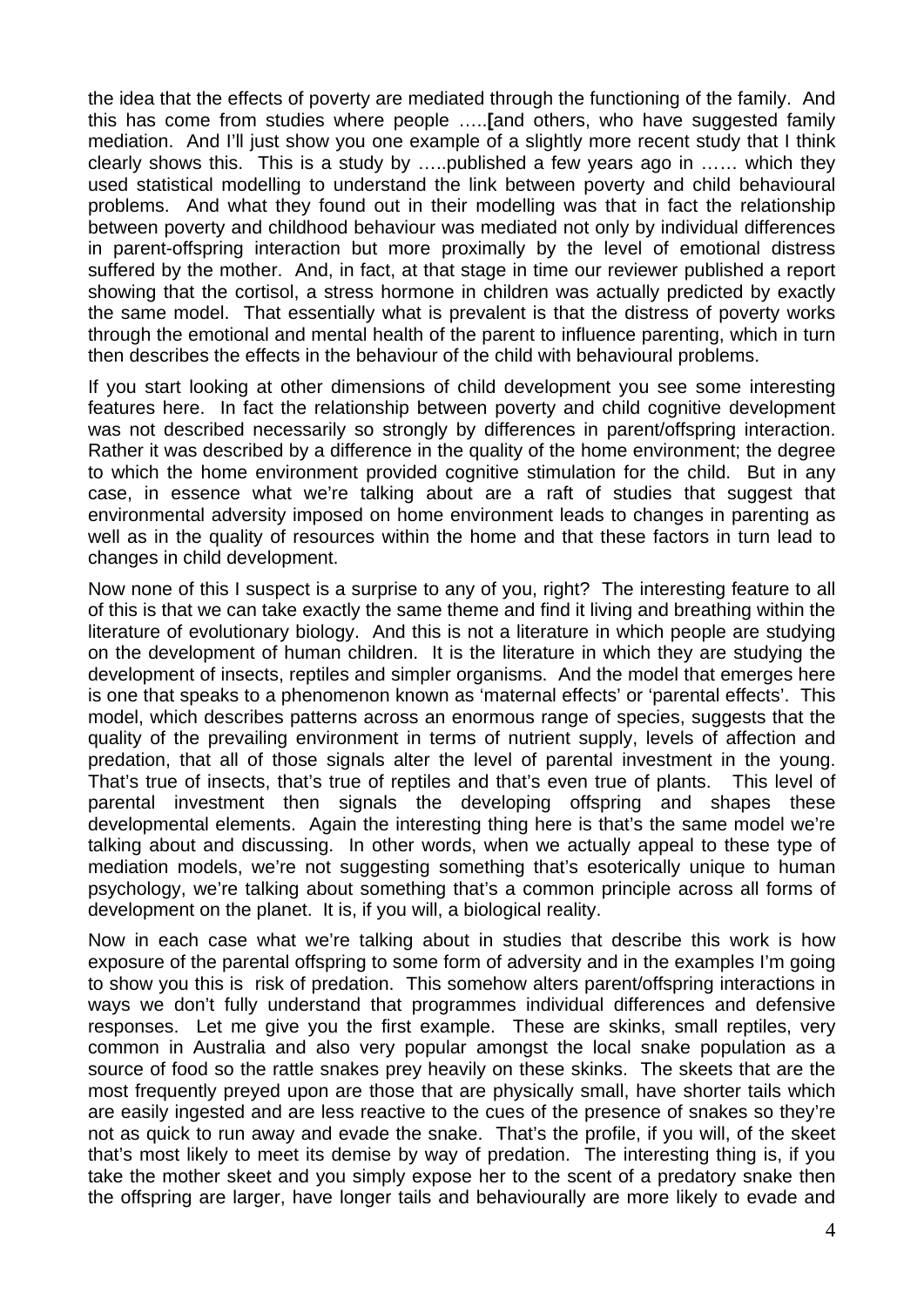escape from snakes. You've changed completely the development of these skinks by simply exposing the mother to the cue of predators in her life.

Take you to another example and this one takes us even further into this model because it speaks about trans-generational effects. These are water fleas, and no, even in Canada water fleas do not emerge to this particular size, okay? [laughter] And this is a scanned enlarged electro micrograph of what you would almost imagine a water flea to look like. Under benign optimal conditions, that is, in a laboratory with no predators, these water fleas take this ovular process spread. However, if you then transferred a water flea out of this aquarium and put him into an aquarium, into water which has previously been occupied by a predator then what happens it responds to the sense of this predator. These water fleas form these horned and longer spiny tails. It makes them harder to ingest. And physically what happens is these guys are more likely to evade a predator or to escape predation than these more delectable tit bits on the right. [laughter] So you've got an inducible defence, it's a great idea, right? So mums don't have to worry about the metabolic costs associated with this defence. But if the predator scent is there, they show this change, a massive change in morphology. So what ……did in Germany is that he took adult female water fleas that were all born in these benign aquariums with no predators around and transferred half of them into an aquarium that had been previously occupied by a predator. Eventually, they developed this massive helmet and long, spiny tales. Then he took them and transferred them back into the controlled environment and allowed them to reproduce. What he found was that the offspring of those mothers who had been exposed to the predator were born with larger helmets than with those born to mothers who had never been exposed to the predator. As they matured into adulthood in the absence of a predator their helmets started to shrink in both cases but remaining substantially larger in this group. But then if he exposed them to the sense of the predator these guys showed much greater reproducible effects. In other words by simply exposing the parental organism to adversity in early life you had changed the development of the offspring.

So we're looking at a very common theme here. Our question really here is simple. We want to try and understand how it is that this might occur? How is it that the context within which parenting occurs can biologically come to defend itself so as to alter the development of its youth and thus their health and productivity over the course of the lifespan? What I'm going to suggest to you through a series of studies is that, in fact, the variations in parental care that derive from environmental adversity alter, literally alter the structure and activity of genes in the brain of the offspring that regulate the way in which they respond to stress and that these same effects also feature in part of our own development. The way this environmental force operates on the genome involves a level of plasticity at the level of the DNA that is referred to as an epigenetics.

So let me tell you just a little bit of background as how you might want to think about this. For most of us we don't walk around thinking regularly about how it is that the molecules inside our cells behave. Right? We think of them as somehow molecules. They exist within cells, they do their thing, right? So you make a particular hormone like ribosomal peptide, it does its thing and off it goes. And, of course as you can probably appreciate the bio chemistry of that is very different. That molecules, including DNA, have a structure. So they can exist in a linear form or folded up. And that structure has an awful lot to do with the way they behave. What I want to tell you is that these epigenetic modifications that refer to plasticity forms an influence that alters the structure and thus the behaviour of the genes. And what I'm going to tell you is that that in fact is can be signalled by quality of life.

Okay, so this is really a very interesting problem in a sense and in a way we can all anticipate that some process like this has to occur, even at the level of DNA. Because we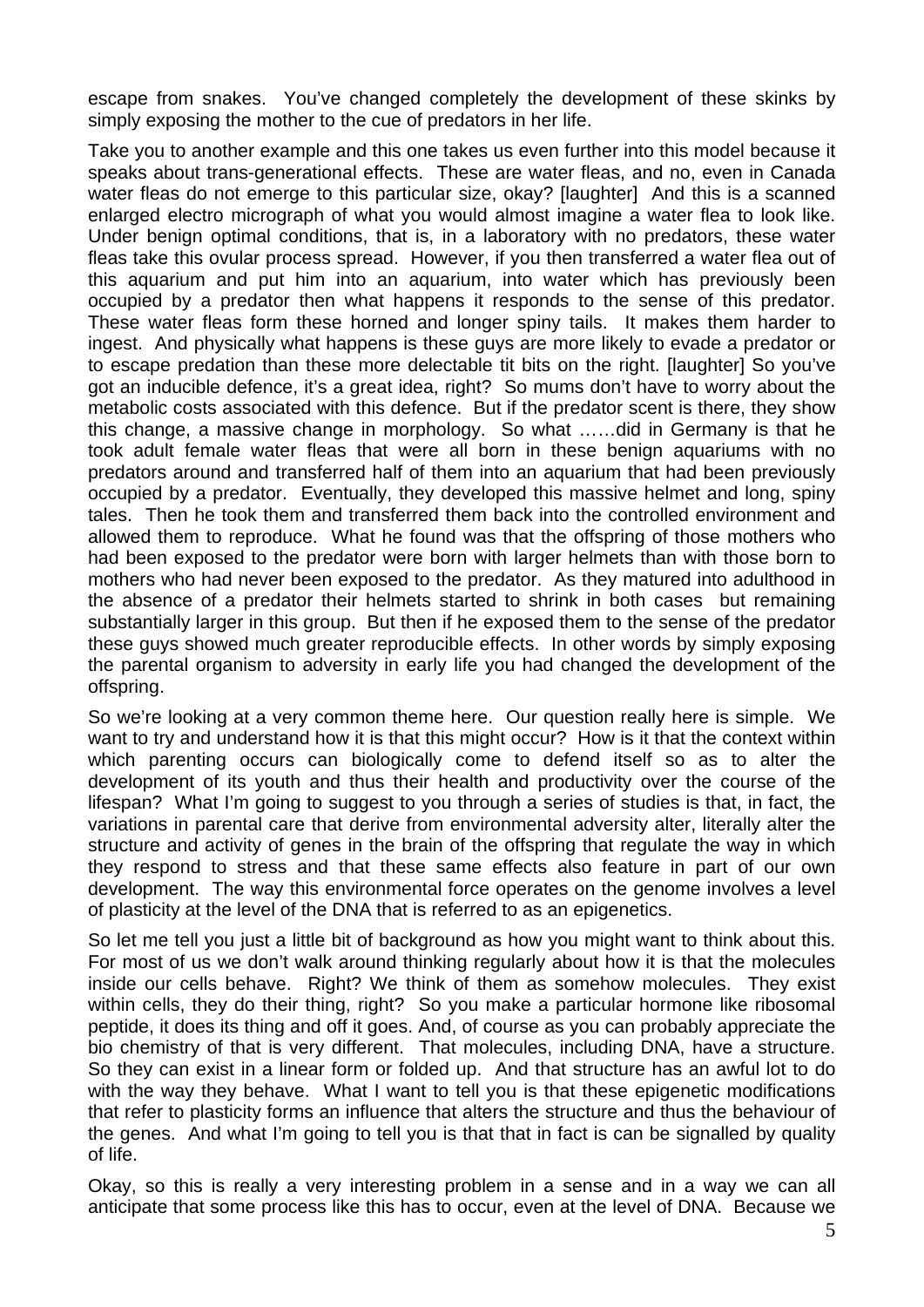know that even when we talk about the monozygotic twins who shared exactly the same genome, is that they can actually turned out to be rather different. So you have these two characters who are in fact perfectly identical monozygotic twins who share exactly the same nuclear genes. Well, life has somehow impinged upon Fred and Phil in a way that has caused them to become notably different in matter. And in ways that exceed something that simply exceed that of holding a beer can differently. We imagine that somehow environmental forces have produced this level of diversity and what we want to try and understand is how that can actually happen.

So what I'm going to do is spend a little time introducing you to the topic of what this means. What it means to structurally modify genomes and then I'm going to give you some experimental examples of how we think that can virtually happen. So, first of all, how do we think about epigenetics? Well, we're all familiar with the particular manifolds that refer to DNA. In fact we commonly refer to DNA as a genetic code. Now there are weaknesses associated with that particular metaphor. But in large measures what we're actually saying is that the nucleotide sequence that is characteristic of the genome determines the products of the genome. It determines, for example, which R & As and which proteins are produced from that particular series. That information is defined by nucleotide sequence. That's only on one level of information contained in mature DNA. The second level of information is epigenetic engagement. That is a level of information that is chemically altering and it is superimposed on our DNA. And so what you're looking at here is the one form of epigenetic mark that is going to be the subject of this lecture. That is simply the addition of a methyl group into studies. It is in fact very much a scholar's topic as since the real leader on this topic is actually Deirdre Burke at University of Edinburgh.

So for many years we've known that in fact you can modify the activity of DNA by adding particular chemical marks onto various sites. Let me tell you that first of all one thing to understand when we're talking here is that we are in fact speaking about two specific forms of information. For example, binding these methyl groups onto DNA does not change the sequence. The underlying sequence remains unchanged. What changes is the level of activity of that region of DNA. So epigenetics by definition is any functional change in the genome that does not involve the alteration of sequence. So what we're talking about again is a chemical sequence superimposed on the DNA.

Okay, so here's where things get a little into detail. And obviously it's not my intent to burden you with the details of this information. Rather I'll simply walk you through a little bit about how it is that DNA operates and why it is that environmental signals are so critical to the operation of the genome. Okay, so epigenetic effects refer to the modifications of the chemistry of the chemical environment in which the DNA operates. Epigenetic alterations alter the activities of the gene. What they do in fact is determine how active this nucleotide is in producing proteins for our kids. The DNA methylation that we're speaking about right here is simply the addition of methylation on to particular nucleotides. DNA methylation is chemically very stable, potentially. And so the interesting thing about this is that if you modify the DNA in this way that potentially can actually last for the entire lifespan of the organism and DNA methylation alters the activity of the gene.

And now what I'm going to do is tell you a little bit about how that works. So again, I mentioned to you that structure in biochemistry determines the operation of molecules and I'm going to give you an example of this particularly with relation to DNA. So if we pick up commonly on the nature of DNA it's often graphically portrayed as if the DNA molecule is simply linear and passive and it has these various signals impinging upon it. And the truth of the matter is very, very different. Here is the way, this is simply….. This is the way DNA exists in the real world. What is have is the DNA helix, literally 145 to 150 base pairs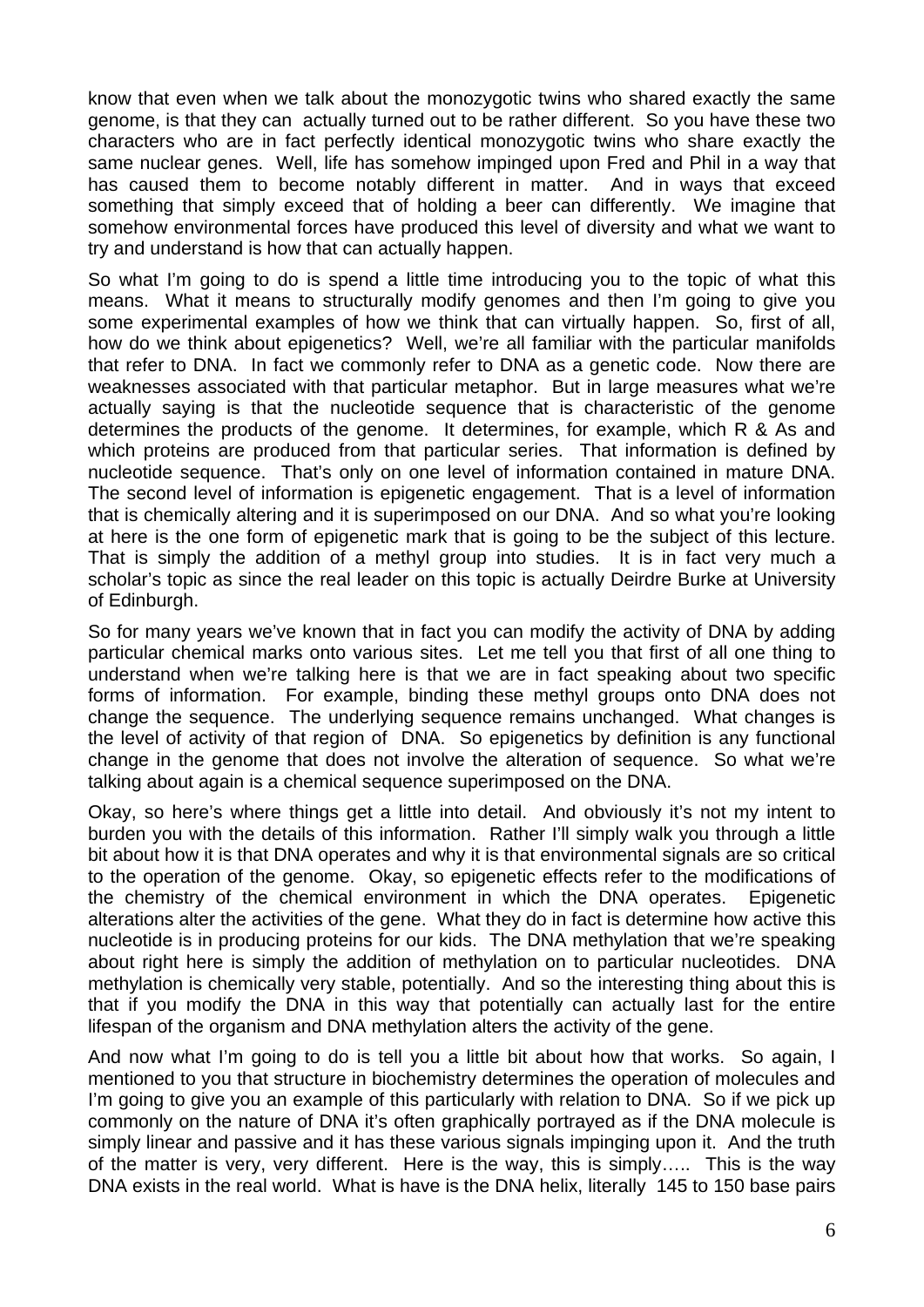and it's wrapped around the protein core, okay? And in the default condition this is a very tight configuration; that DNA is wrapped tightly the histoproteins.

Now why the hell should you care? We should care in terms of this discussion because when it's in this configuration DNA is really inactive. It's not doing very much. In fact, if you want your DNA to do something you need to remodel this configuration. The reason for that is that DNA is activated by particular protein signals known as transcription factors. Basically they prescribe the transcription of the DNA. They cause the DNA to …….. If you have the DNA tightly wrapped around the histomes these transcription factors cannot physically interact with the DNA. What you need to do then is to somehow open up this configuration so the DNA sites can then interact with these transcription factors. Where those modifications occur is actually on these histoproteins not on the cores that reside inside but rather on these amino acid tails which protrude outside of the DNA itself and they are subject to all kinds of chemical modifications.

The most commonly known modification is that called acetylation. You simply take a lysine, an amino acid on this histome tail, you apply acetylene to it and what that does is to neutralise the positive charge of the histome proteins, opening them up and now transcription factors that interact with the DNA and the gene can be actively transcribed. How's that? Does that seem reasonably clear? It can't be that hard….biochemistry without a doubt but for the most part the thing to keep in mind is you've got to work on the DNA if you want it to do anything that's sensible. The way you do that is by opening up these histomes and by settling these histomes. Now the question you might then pose is 'How does the methylation of DNA interfere with this particular process?' Well, what happens is that when you methylate regions of the DNA and add these methyl groups onto it you attract a protein. The protein is known as the methylated DNA binding protein. It literally interacts physically with the DNA at sites that are methylated, and it brings a whole bunch of friends to the party. One of these is known, a classic protein, is known as histone deacetylase. What histone deacetylases do is they kick off the acetyl groups and they prevent them from re-attaching on these histome tails. What that means is that you have now bio safed this whole process to a closed configuration because if you cannot acetylate these histome tails you cannot open a recombinant and the transcription factors cannot bind to those cells. So these histone deacetylases mediate the effect of DNA methylation. Methylated DNA attract these enzymes, they prevent chromatid from opening up and they bias you toward silencing the gene transcription.

If you've made it through so far you've made it through probably the technically most difficult part. I think for the most part the thing to keep in mind primarily is to think of DNA as an actively regulated molecule. In part, its own methylation status is part of that sequence.

So, finally we get to some studies… this in fact has been a working hypothesis. We have in fact proposed the idea that apparent differences in parent/offspring interaction lead to changes in epigenetic marks in specific regions of the DNA. In particular, we suggest these changes involve DNA methylation. But the changes in the epigenetic marks then lead to changes in the ability of genes to actively transcribe particular proteins and thus to differences in the more complex levels of phenotypes or traits, such as stress responses. For the most part, the research I'm going to take you through has been done with this wonderful organism here, which is a rat. The reason I make that distinction is that these are intensely social animals who are used to growing up within an extremely complex social network. Of course, the lynchpin for this social development is that of the mother. What you're looking at here, in fact, is the mother nursing her many offspring and what you see right here is this licking behaviour that the mother performs on the offspring during a…... And what we do first and foremost is to simply try to characterise naturally occurring individual differences in mother/offspring interaction. To do this we spent 6 to 8 hours per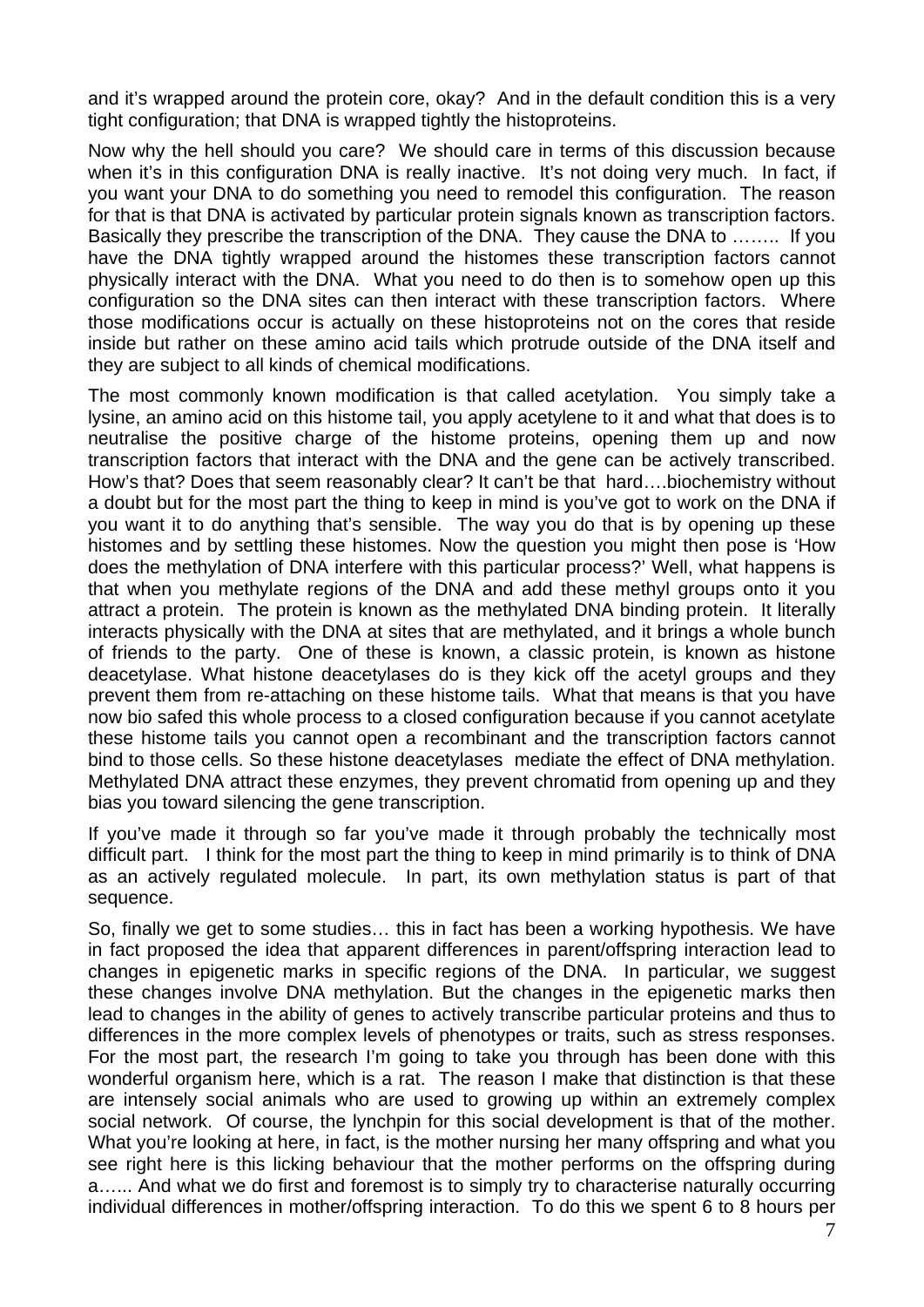day watching mothers interact with their offspring, characterising the frequency of this licking behaviour. What we find, and this is where it can really boggle your mind, is that these naturally occurring variations in maternal care. This licking behaviour in particular, programmes the expression of genes in the brain that regulate stress responses, thus giving rise to stable individual differences in stress reactivity and the way in which maternal care regulates the expression of these genes is through these epigenetic modifications.

So, maternal licking. Why would we focus on the licking behaviour of the mother? Well, we've known for many years that in fact physiology and the cardiovascular activity in the developing pup is in fact socially regulated. It's regulated by the mother's licking of her offspring. When mothers lick their pups it stimulates the activity of the pituitary synatotropic system which produces hormones like proforma. It also suppresses hormones which would otherwise inhibit growth, such as glucocortoid, so the mother's licking is actively driving the physiology of the pup in favour of greater synaptic growth; that's what's occurring in an immediate context. Our question is, do these individual differences in the licking behaviour have anything to do with the long term outcomes in terms of these individual pups?

So, we look at variations in maternal care, we study daily the first ten days of life and we find that the frequency of this licking behaviour is actually normally distributed across the population. In that in fact some mothers lick their pups about 2 to 3 times as frequently as do other mothers and those are the ones on which we focus our studies. We statistically define these high and low licking mothers and what we do then is to study their offspring well into adulthood. So we're doing what many developmentalists have done before us. We are characterising a certain difference in the level of environmental experience in one stage in life, in this case involving maternal care, and studying its outcomes in adulthood. And the particular angle I'm going to focus on in tonight's talk is how it is maternal care shapes and develops individual differences in stress responses. Now to understand that I'm going to give you a little bit of background in how it is the brain of a rat, much like the brain of a human, activates the stress response.

The critical brain region probably in the activation of the stress response is this area here known as the amygdala. The amygdala is largely a brain region that exists in the limbic system, the older part of the temporal cortex, in which the region is specified to alert the system when any suggestion of threat is presented to the organism. So the activation of the amygdala coincides with the activation of the stress response. Fortunately, the activation of these responses is subject to the influence of brain regions, like the hippocampus and the prefrontal cortex, that can modulate the activity of the amygdala and thus modulate the degree to which the organism responds by normalising the stress response. When you talk about individual differences in stress reactivity, whether you're talking about the rat or the human, for the most part these individual differences lie in brain structures like the hippocampus and the prefrontal cortex then they modulate and generally tend to inhibit these stress responses. In talking about the stress response for the most part, in the initial part of the talk, I'm going to focus largely on the endocrine production in stress response; the way it is that our body produces 'stress hormones' as we call them during a period of stress. Now, I'll give you first of all just a little bit of the anatomy and then a more systematic description of the system.

The way we activate a stress hormone response is basically mediated through one of the oldest areas, it's the oldest area of the living brain, known as the hypothalamus. So stressful signals have impinged from the amygdala down to the hypothalamus where they cause the hypothalamus to release a hormone known as Corticotropin**-**releasing factor. This is CRF and it's probably the master stress hormone. It is fact, when activated, responsible for increases in cardiovascular activity, changes in digestion, changes in emotional wellbeing as well the activation of stress hormones. Corticotropin**-**releasing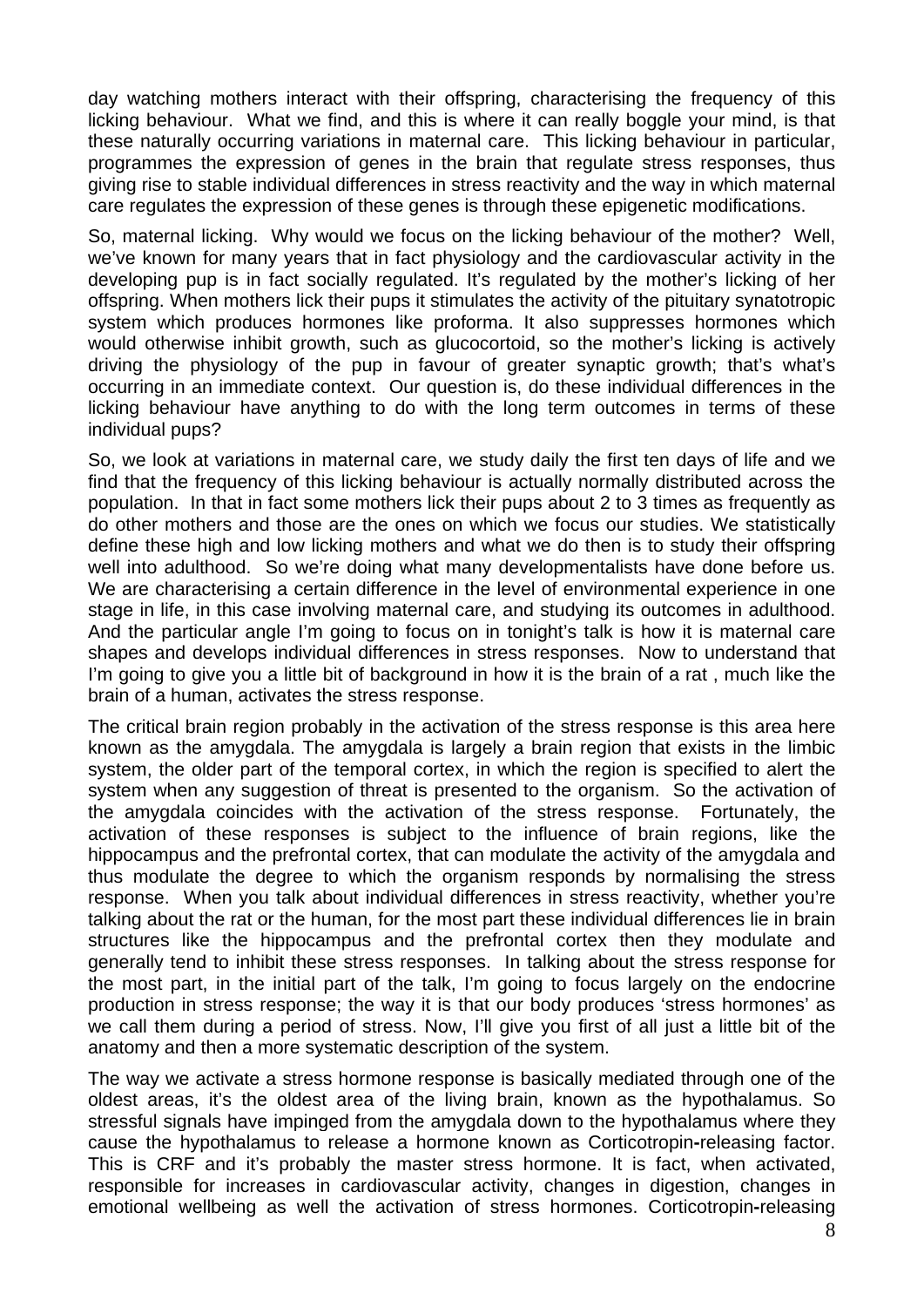factor is then transmitted to the pituitary where it causes the activation of the intermediate peptide hormone known as adrenocorticotropic hormone or ACTH. ACTH then acts on the adrenal glands and the adrenal glands release corticoids, which are the signature of a stress response; they are the major stress hormone.

So in essence, what occurs then is that stressful signals impinge on the hypothalamus, the hypothalamus releases this corticotropin**-**releasing factor to the pituitary, the pituitary gland releases ACTH which causes the adrenals to release gluco-corticoids and 'boom', we have a stress response. Now one of the ways in which this system is modulated is a classic feature of endocrinology that we call negative feedback, that is, the end product of the system. The glucocorticoids travel in the bloodstream, they act very quickly on the pituitary and the hypothalamus to arrest these signals, that is, they mute or dampen them CRF and ACTH…..Tonically, over a longer period of time, these same hormones act outside the hypothalamus on brain structures that then regulate the sensitivity of the system. So glucocorticoids, for example, will interact with the receptor protein on the hippocampus brain cells and the net effect of the interaction of the steroid with the glucocorticoids receptor is to inhibit the reception of CRF. The more you inhibit the production of CRF you more you dampen ACTH response to stress.

Had enough, sure? Ok, I've tortured you enough.

Here's something that's interesting. When I was training early on in science, we discovered that the more glucocorticoids receptors that are made within the hypothalamus, the greater the ability of this negative feedback signal to inhibit CRF. So animals that produced more of these glucocorticoid receptors have a more efficient ability to inhibit CRF and thus to dampen the pituitary adrenal responses to stress. Animals that produce fewer of these glucocorticoid receptors the inhibitory signal is not as effective and these animals show greater production of CRF and thus a greater stress response. So all were saying here is that when the signal is greater, the inhibition of the pituitary stress response is greater and that's important because it is exactly this difference which describes the adult offspring of mothers who are high lickers versus those who are low lickers. If you take an adult male or female offspring who was raised by a high licking mother they produce more of these glucocorticoid receptors, they are better able to constrain the production of CRF and thus they produce more modest stress responses. In contrast animals that are raised by low licking mothers produce fewer of these glucocorticoid receptors, they are less capable of inhibiting CRF and thus they show a greater response to stress. The key here is the difference in the activity of the gene which produces the glucocorticoid receptor. It's more active in offspring raised by high compared to low licking mothers and thus the stress response is different and just to show you that graphically, this is the glucocorticoid response to stress in an animal raised by a high licking mother, in the black circles you see the stress response in an animal that was raised by a low licking mother. They differ in stress reactivity. And the reason they differ in stress reactivity is because the gene which produces the glucocorticoid receptor in the hippocampus is more active in animals reared by high licking mothers than in animals reared by low licking mothers. You have a social modulation of a gene that produces a receptor that regulates the way in which the animals respond to stress.

And of course you can ask all kinds of questions about this particular finding. One of the questions that you can ask, for example, is that, well, is this really due to the mother? Is it really the mother's behaviour, the licking behaviour per se, that's driving the differences in the glucocorticoid receptor gene? And we can answer that question by doing what is a fairly simple, albeit labour intensive experiment, we can do adoption studies. We can take animals that are born to low licking mothers, the biological offspring of a low licking dam, and transfer them right after birth to an animal that we know to be a high licking mother and vice versa. We can take animals born to high licking mothers and foster them onto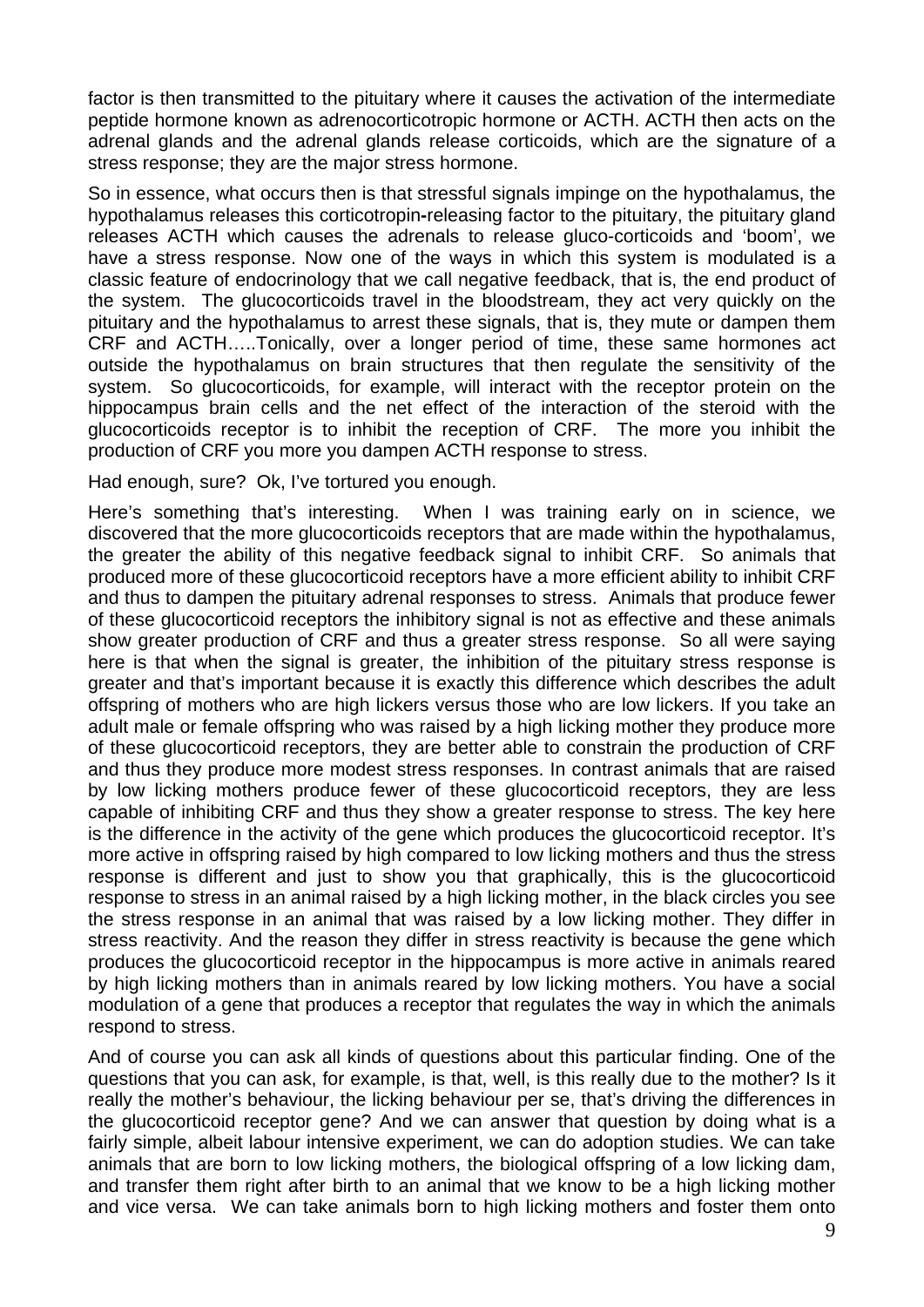lows and when we do that study we completely reversed the findings. So we know that it's the mother's behaviour and studies from our labs and from other labs have shown that in fact the tactile stimulation associated with the mother's licking is most pertinent to gene markers. So it is in fact the mother's licking that's producing these differences in the cell.

The question then is how does that happen? How does a social event regulate the activity of a gene? First question. And second question, how is it that once these pups have grown up, weaned, moved away from home, don't write, don't call (expect for when they need money) that somehow that effect persists? That they continue to produce those differences in the glucocorticoid receptor? What I'm going to do is to walk you through just a little bit of how this happens, and again the details here are critical. Essentially what we want to know is how can licking behaviour, which is a social event, alter the reactivity of a hippocampus brain cell so that it produces more of these glucocorticoid receptors?

So the first challenge is that you want to find that critical signal that links the behaviour of the mother to the cell itself, this extracellular signal. What kind of neurotransmitter or neurochemical event is directly modulated by the care of the mother? Once you get inside of a cell you then want to know how the signal is actually transduced into a set of molecules that directly interact with the DNA of the cell. Here is the answer to how that occurs. Essentially what happens is that when the mother licks the pup it increases sympathetic activity, so increases the activity in output from sympathetic nerves systems so that you get more adrenaline produced by the pup. The adrenaline acts on actually stored fat, brown fat tissues, and it causes the brown fat cells to take up a particular hormone, thyroid, and to produce higher levels of the more active variant of the thyroid hormone known as trigli thyroid or T3. Thyroid hormones affect almost every aspect of development, including that of the brain. And what they do is they act on specific nerves in the brain to cause an increase in the release of a neurotransmitter than can deploy a chemical called serotonin. Serotonin has multiple effects, particularly within the brain structures such as the around the cerebral cortex and we know the licking behaviour of the mother causes an increase in the release of serotonin. We can then also describe exactly what receptors or intracellular pathways are effected by the release of serotonin. That part we can define.

Now what we really need to do is to discover what is the transcription factor which links this extra serotonin signal to the DNA? That was, if you will, is the major obstacle. This was overcome when we identified one particular transcription factor known as NGFIA. That's the transcription factor that is effected by serotonin and activated by maternal care. What makes that a really important event is that we know that this transcription factor, NGFIA, has the ability of directly interacting with DNA. Ok, so it is potentially is a single factor which could link with a social event and we've shown, for example that we know that serotonin itself is capable of not only activating the NGFIA but of turning on the glucocorticoid receptor. What we also found is, in fact, the effects of serotonin are mediated through NGFIA. So we took some hypothalamus cells and put them in a culture dish and we simply mimicked the effects of maternal care by training those cells with serotonin and 'whoops' we can cause an increase in the production of the glucocorticoid receptor and that effect is completely blocked disable the cell's ability to produce…..So NGFIA is the signal that links the mother's licking and the production of serotonin to the increase in the glucocorticoid receptor and we also found through the study of pups that the mother's licking directly increases the production of NGFIA so we know this cascade of events and signals is occurring within the hippocampus neurones when these pups are being licked by their parents.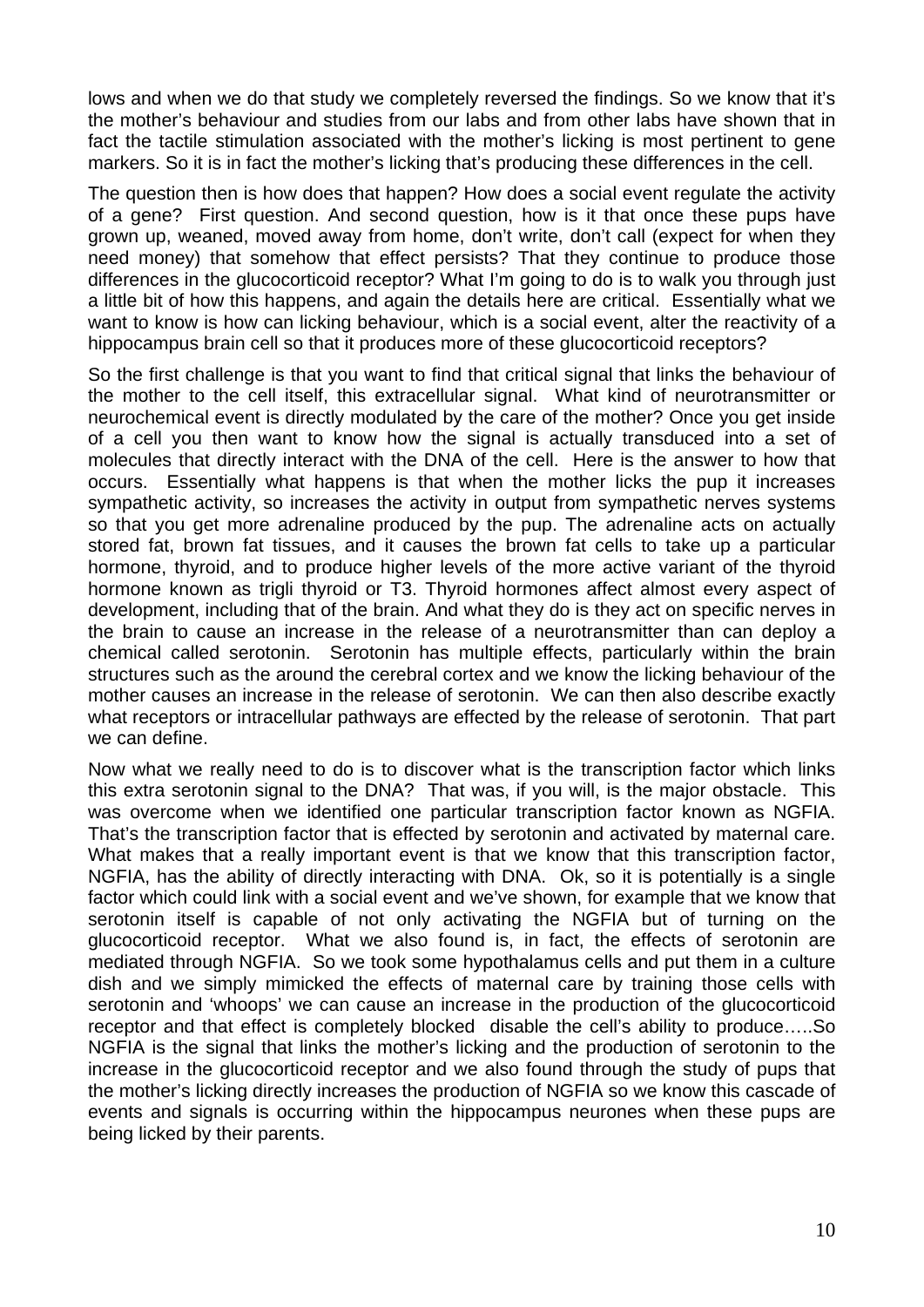The next question we have to ask is where in the DNA this NGFIA signal being transmitted from? We can stem the mother's influence up to and including the production of the NGFIA. Now we want to get to the DNA itself so the gene can be transcribed. So, in fact, there are studies we are doing in collaboration with a good friend……Sable from University of Edinburgh where what we did was to look at that part of the gene that seemed like the most likely place to look. It is that part of the gene that regulates the activity of the glucocorticoid receptor gene. So when you think of a gene in the simplest of terms you can first of all think of a region of DNA which produces protein. The second region of DNA does not participate in the production of protein. Instead, it contains regulatory elements that determine the level of activity of this part of the gene. That, we consider to be the most common place because we know the offspring which don't have glucocorticoid receptor gene, they just don't make as much of it. So we figured these regulatory regions are probably primary regulatory actions. So what Jonathan's lab work did was to log and describe that part of the gene which had a regulatory effect. What we found was, in fact, there were many sequences of DNA, each of which were perfectly capable of turning on the glucocorticoid receptor gene. Our challenge then was to find which of these regulatory areas, which of these so called promoters were active within hippocampus neurones and was regulated by the behaviour of the mother. And so we found this guy right here. This is actually called '1 (7) promoter' and it is one span of DNA which is critical in determining how much glucocorticoid receptor you produce in hippocampus brain cells.

What we then found was that in fact this region of DNA right here is more active in turning on the glucocorticoid receptor gene if the animal was reared by a high licking mother compared to a low licking mother. So now we've got a particular region that we know determines the antipathy of the glucocorticoid receptor gene and it's regulated by maternal care. We then found when we sequenced this region of the glucocorticoid is that it contains a region which can physically directly interact with the NGFIA. Ok, think about this. This is a little bit for us, well, chemistry geeks because here you've got protein signalling known as being activated by maternal behaviour and here you've got a region of the DNA which can directly interact with that maternal signal. So now what we have is the prospect of being able to define precisely how a social signal is interactive with DNA. Of course, as I mentioned to you earlier what we have previously shown is that , yeah, mother's licking turns on NGFIA, these pups produced by licking mothers produce higher NGFIA and what we also showed is that if you take hippocampus brain cells of pups born and reared by high or low licking mothers is that you can actually find there is more NGFIA physically interacting with this regulatory sequence in pups reared by high rather than low licking mums. There is more of it directly signalling from the DNA. And what that does of course when this signals when it signals this particular promoter is it turns it on and it causes pups to produce more glucocorticoid receptor.

So, in a nutshell then, what happens is the mother's licking causes an increase in NGFIA that binds to this regulator 1(7) promoter, turns on the glucocorticoid receptor and so the pup is making more of this glucocorticoid receptor gene. That is interesting but it's only part of the problem. In fact, the main challenge here is really not to understand how the pup in early infancy glucocorticoid receptor ………The really challenge is to understand how it is that two, four, six months later when the pup is clearly removed from its mother it is still making glucocorticoid receptor. So part of the problem is underscored here by well, if you look at the brain of infant rats the imagined NGFIA is indeed regulated by the mother's licking but in adulthood that effect is abolished. There is no longer a difference in that NGFIA**.** So that can't explain why they are making more of these glucocorticoid receptors. So what we suggested was this could be the increased reaction of NGFIA with the DNA during early live, in the first weeks of life when these animals were developing.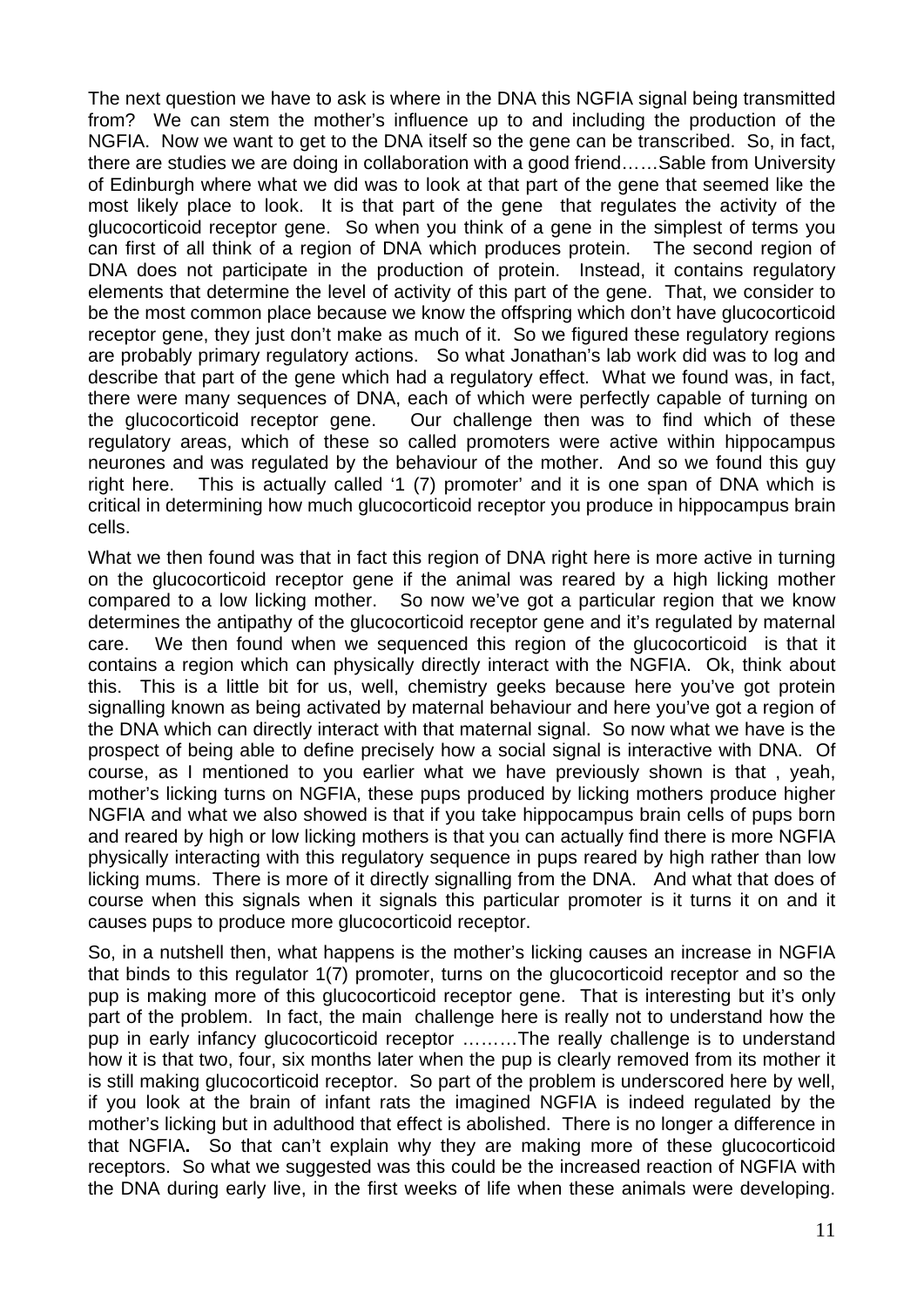This somehow posits a structural change in the DNA and this structural change later continues and mediates this particular form. And the structural changes we talked about and considered was the possibility that it might lead to a difference in DNA methylation and so what we actively did then was to look at the methylation of this critical region of the DNA that regulates the glucocorticoid receptor. Now, here's that particular region. This is the region that physically interacts with NGFIA and what you'll note, if you look closely enough, is there are actually two cytosines, two of these seeds lying within the region which can physically interact with NGFIA. Cytosines can be methylated. So what we did was to simply take this sequence and ask the question whether or not the mother's behaviour might determine whether either this cytosine or this one here might be methylated or not and the answer was, yes, it does. So you've got two cytosines. This is just the same sequence which binds NGFIA. That's the part of the promoter which physically interacts with this transcription factor. Two cytosines. One on the right which we refer to three pronged and one on the left which we…..So we are actually doing studies where we characterise the methylation state of these individual cytosines. We find that this particular cytosine sitting right here it generally tends to be methylated. It carries that methyl marker regardless of whether the animal was raised by a high or low licking mother. Over here, this particular cytosine in contrast is heavily methylated; it carries the methyl marker here. It was raised by a low licking mother but it very rarely carries that methyl marker if the animal was raised by a high licking mother. The mother's behaviour is statistically associated with the temperance and presence in rats of the methyl group of this particular cytosine.

Ok, the second thing we can do is go back to our……Showing in fact, this difference I showed you right here is entirely driven by the mother's behaviour towards……Now the next question you can ask is so bloody what? We've got one signal cytosine nucleotide and it either carries or does not carry this methyl marker. Does that really change anything? Is that really meaningful? So we did a series of studies in which we asked the question: 'if the methyl marker is present on this single cytosine, as so commonly is on animals raised by low licking mothers does that alter the ability of NGFIA to physically interact with the site? In contrast, in animals who were raised by high licking mothers who don't carry the methyl marker, is NGFIA better able to interact with DNA at that site? The answer is yes, that's true. So, in a sense what you are doing by adding a single methyl group onto that site is you are decreasing the ability of NGFIA to physically bind to the DNA and to turn on the glucocorticoid receptor. Fair enough? That's what the mother's licking behaviour is doing and in fact, what you can then do is to understand is why it is that despite the fact that as adults these animals produce the same amount of NGFIA they produce different amounts of glucocorticoid receptor. And the explanation is as follows.

If the animal carries the methyl marker at this particular site, even though it makes scads of NGFIA, the NGFIA cannot physically interact with that site and therefore cannot turn on the glucocorticoid receptor and thus this is apparent in animals raised by low licking mothers. In contrast, if the animal was reared by a high licking mother, it does not carry the methyl marker, NGFIA can now interact with the site and turn on the glucocorticoid receptor. The behaviour of the mother is altering the ability of this signal to turn on this particular function and that, for example, something we have been giving considerable attention and there is a great deal of evidence now for exactly that model. We can now go back experimentally and reverse this difference in methylation. It completely reverses the differences in the glucocorticoid receptor in production and the way in which these animals respond to stress. And that is what is going on in these slides which I am going to spare you from.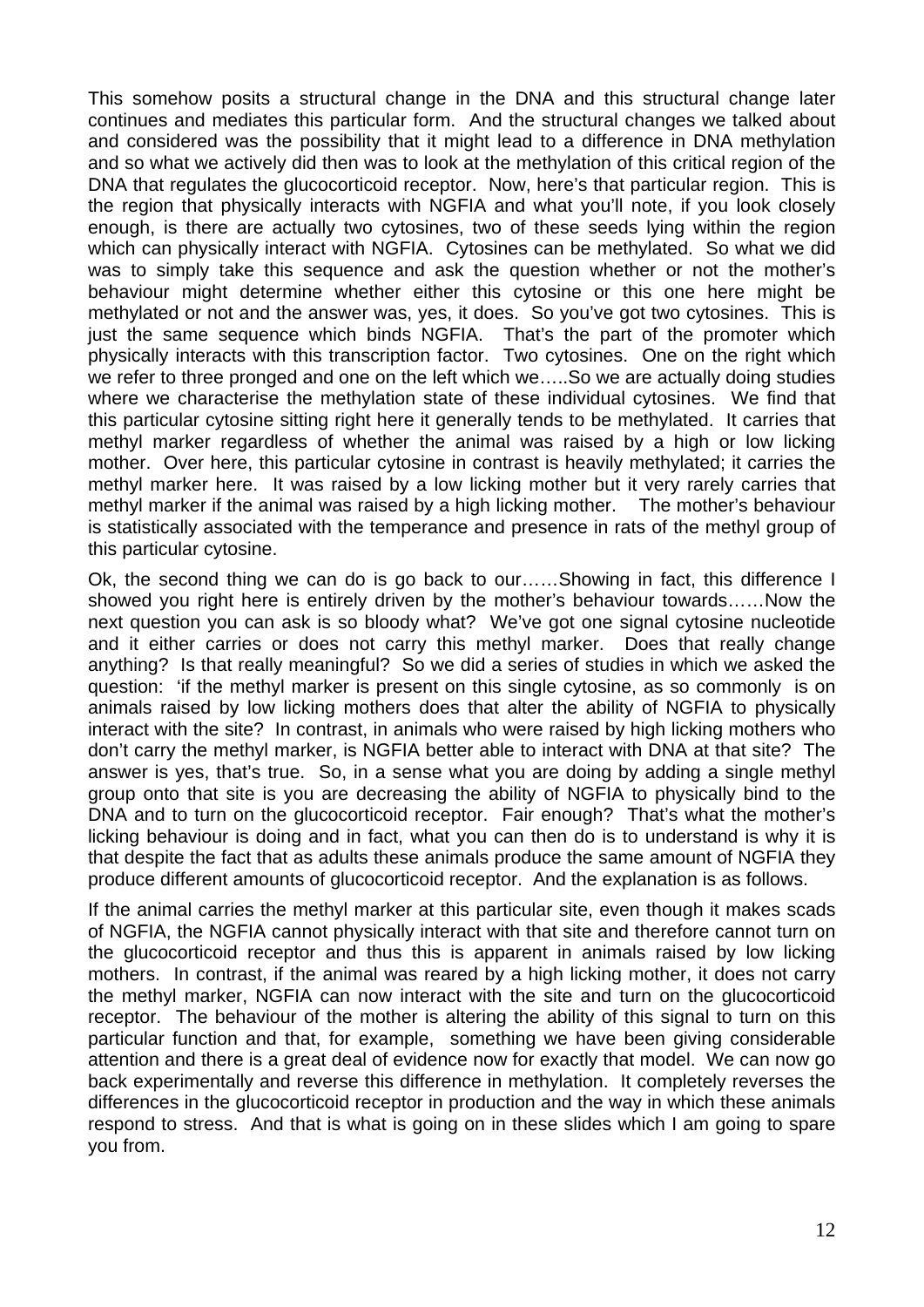I'm going to take you through just two quick messages as I think I'm starting to get a little …….here.

The first question is how does this happen? How in fact does maternal care alter the methylation of this particular cytosine? Now, I took you through this particular schema and we really need to go into it in order to see it. What I'm telling you're here is maternal care creates a whole series of signals occurring outside as well as inside the hypothalamus cells and the critical signal for the activation of glucocorticoid receptor is the ability of NGFIA to physically interact with this glucocorticoid receptor site. What I'm going to tell you is, in fact, is the research strongly suggests is it is exactly the increased interaction of NGFIA with the genome in early life that produces the difference in DNA methylation. The way that seems to happen was a bit of a surprise to us.

What you are looking at here, remember I told you the difference on the chromosome is one single cytosine is the nucleotide which sits right here within the region of DNA and binds NGFIA. So what we simply did with this study was to take animals of different ages and ask: 'when does the difference in that methylation occur? Well, it isn't occurring before they are born because at that particular point in time it doesn't matter if you take hippocampus cells from animals born to high licking and lower licking mothers or even just from higher licking mothers; they do not contain the methyl mark. Shortly after birth the methyl mark is attached to cytosine and that occurs in the offspring that were born to both high and low licking mothers. In the offspring of low licking mothers the methylation marker is attached and remains fixed to that cytosine. In offspring born to high licking mothers, the methyl marker has been actively removed. It has been removed through the binding of NGFIA. It is the binding of NGFIA to this site which causes the methyl mark to be actively removed.

So, in essence what you are looking at here is a story through which the mother's behaviour is shaping the chemical signals that are superimposed on the DNA and in doing so giving rise to the change in the gene's……and the activity of the glucocorticoid receptors, as well as changes of course, in adult responses to stress.

So the second part I'm going to talk to you about is the question, very simply, as to whether or not a similar process might be possible for human subjects. The way we tested this again, working in collaboration this time with staff at…….MGill. And what we were doing here was to say. 'ok, look, we know we are not going to be able to do studies as definitively with humans as we can with a rat' [laughter] 'but perhaps what we can do is to come up with some approximations'.

So lets start working, at least, with the same brain tissue. This is hippocampal brain tissue that comes from what is known as the Quebec Suicide Brain Bank. Tragically, this brain banks is formed by donations through individuals who have died from suicide or have died through involuntarily but no less secondary death. So you know have access to tissues that are biochemically intact which you can start to study. I want you to assume that since some of these individuals died involuntarily and others through their own doings that there might be some difference in terms of underlying psycho pathology here and that, in fact, is actually buttressed by the activities of…….whose digging constructs what's know as forensic genotype. Essentially, what they do is they interview family members of the victims and through the interviews with family members and friends they're able to judge not only the history of psycho pathology of the individual also characterise their developmental history as well. The second thing you can do is you can say, 'I'm going to look at the same region of the DNA that I studied in the rat' because of the work of………and people don't do that often unless they [1:04:48]. They characterise the same region of the genome in humans that we have previously characterised in the rat. So what we are doing then is to excise hippocampus tissue from suicide victims controlled and we